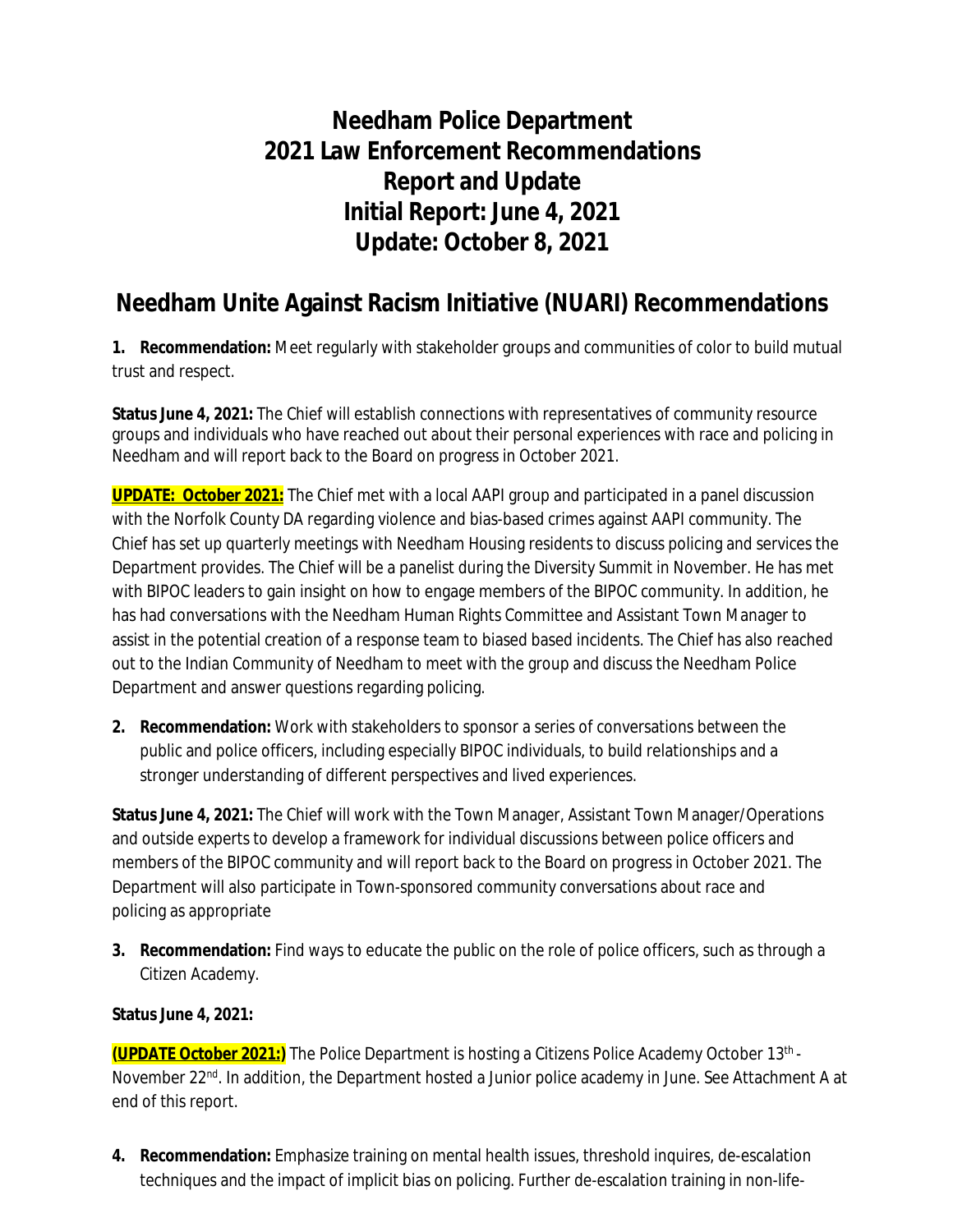threatening conditions should also be considered.

**Status June 4, 2021:** All officers will have completed de-escalation mental health techniques for first responders by the end of May. De-escalation is emphasized in every use of force training scenario. Training tactics include verbal communication, slowing down the pace of incidents, warnings, waiting out a person, creating distance and cover, and calling in additional resources to assist. Since December, the Community Outreach Officer (COO) and embedded clinical social worker have had outreach/contacts 66 different times. This is important because such intervention can help address issues proactively prior to an individual going into crisis. Having this embedded clinician who works with our COO or available officers on scene creates positive interaction and develops trust with the family and individual who is in crisis. Threshold inquiries was addressed in annual in-service training this spring. We will also address this in department training this fall/winter. De-escalation is in every use of force and scenario-based training.

**(UPDATE October 2021:)** De-escalation is mandatory for all officers this year as part of the MPTC annual in-service training. All officers and dispatchers have recently completed implicit bias training. All officers and dispatchers attended Fair and Impartial Policing training in September. The Needham Cable Channel did a story on this topic. <https://youtu.be/nBk9UtCHQQw>

**5. Recommendation:** Prioritize leaving Civil Service to gain greater flexibility within the hiring and promotional process to achieve a more diverse department which reflects the broader community.

**Status June 4, 2021:** This matter is subject to on-going collective bargaining.

**6. Recommendation:** Implement all local components of the new state police reform law once additional guidance is made available. Following that, the Select Board should identify if any local policies or practices warrant additional review or changes or whether additional reforms should be made.

Status June 4, 2021: The POST Commission [members](https://www.mass.gov/news/governor-and-attorney-general-appoint-9-inaugural-members-to-the-massachusetts-peace-officer-standards-and-training-commission) have been appointed. Staff will monitor the progress of the Commission and attend public meetings.

**7. Recommendation:** Review the Use of Force Policy after the Peace Officer Standards and Training (POST) Commission issues the model policy and determine whether NPD's policy should include a stronger focus on de-escalation.

**Status June 4, 2021:** This review will occur after the POST Commission issues the model policy. **(UPDATE October 2021:)** The Department has updated, and all officers have reviewed, the new Use of Force Policy, which is consistent with language required by the legislation. It will be reviewed when sample policy is released. The Department has updated School Resource Officers MOU to include any changes regarding POST. The Chief is working with the Needham Public Schools superintendent to finalize the document. The Chief has assigned a lieutenant to monitor POST compliance.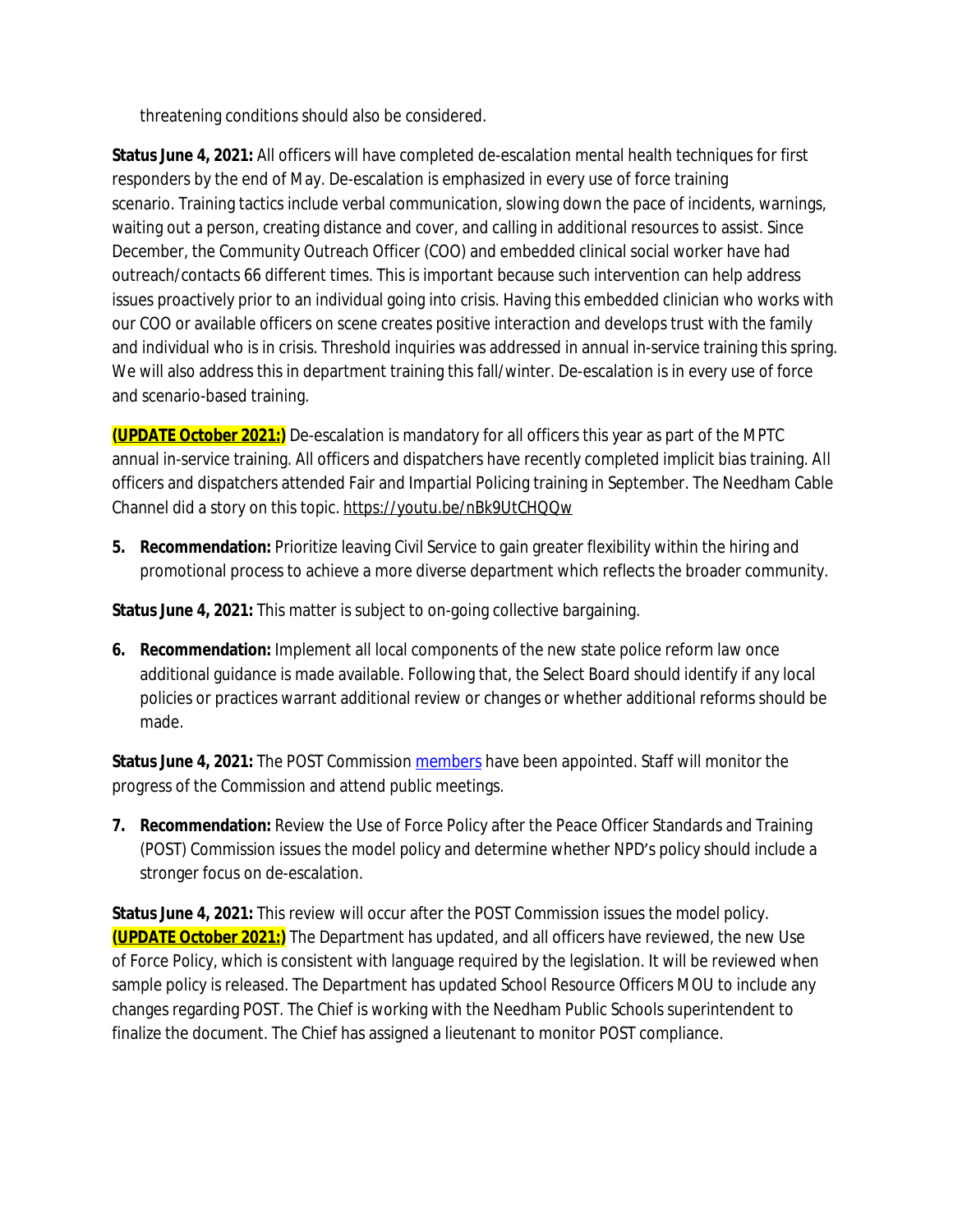**8. Recommendation:** Have the Select Board serve as the oversight body of the Needham Police Department until the POST Commission role is defined.

**Status June 4, 2021:** The Select Board serves as the oversight body until the POST Commission role is more clearly defined.

**9. Recommendation:** Report regularly and make publicly available key enforcement data, broken down by race, gender and residency, to identify potential disparities and monitor trends over time.

**Status June 4, 2021:** NPD Enforcement Data [Dashboards](http://needhamma.gov/4998/Annual-Data-Reports) [h](http://needhamma.gov/4998/Annual-Data-Reports)ave been compiled for 2018, 2019 and 2020. The dashboard will continue to be refined and revised based on stakeholder input. The dashboard will be issued annually in the February/March timeframe.

**(UPDATE October 2021:)** The Department is hiring an administrative analyst who will be responsible for updating the dashboard. The Chief intends to update the dashboard and issue an annual report by March.

**10. Recommendation:** Support funding for a regional collaboration with the Needham Police Department, Dedham Police Department, and Riverside Community Care to provide clinical support services for individuals with mental illness, co-occurring substance use disorders and trauma histories who might otherwise become incarcerated (see May 2021 Special Town Meeting Warrant Article 15).

**Status June 4, 2021:** This program, which began as a PILOT in late 2020, was funded for an additional year at the May 1, 2021 Special Town Meeting.

# **Tidwell Report Recommendations**

**11. Recommendation: NPD Policy § 1.01: Use of Force** - The policy itself, while consistent with best practices in its recognition of de-escalation as a critical part of ongoing use of force training, does not espouse de-escalation as a guiding principle in use of force decision-making nor does it require that officers attempt to de-escalate a situation when reasonably and safely able to do so. We recommend that the policy be revised to incorporate these safeguards.

**Status June 4, 2021**: We are awaiting direction from POST on a template Use of Force policy and will review

other policies based on this recommendation. See above for de-escalation used in NPD training.

**(UPDATE October 2021:)** The Department has updated, and all officers have reviewed, the new Use of Force Policy, which is consistent with language required by the legislation. It will be reviewed when sample policy is released.

**12. Recommendation: NPD Policy § 1.07: Threshold Inquiries - NPD's Use of Force policy does not** require that officers report handcuffing of compliant individuals. However, the Threshold Inquiries policy does require the reporting of every investigative detention to include the identity of the person stopped and "all important facts relative to the incident." In our view, handcuffing qualifies as an "important fact"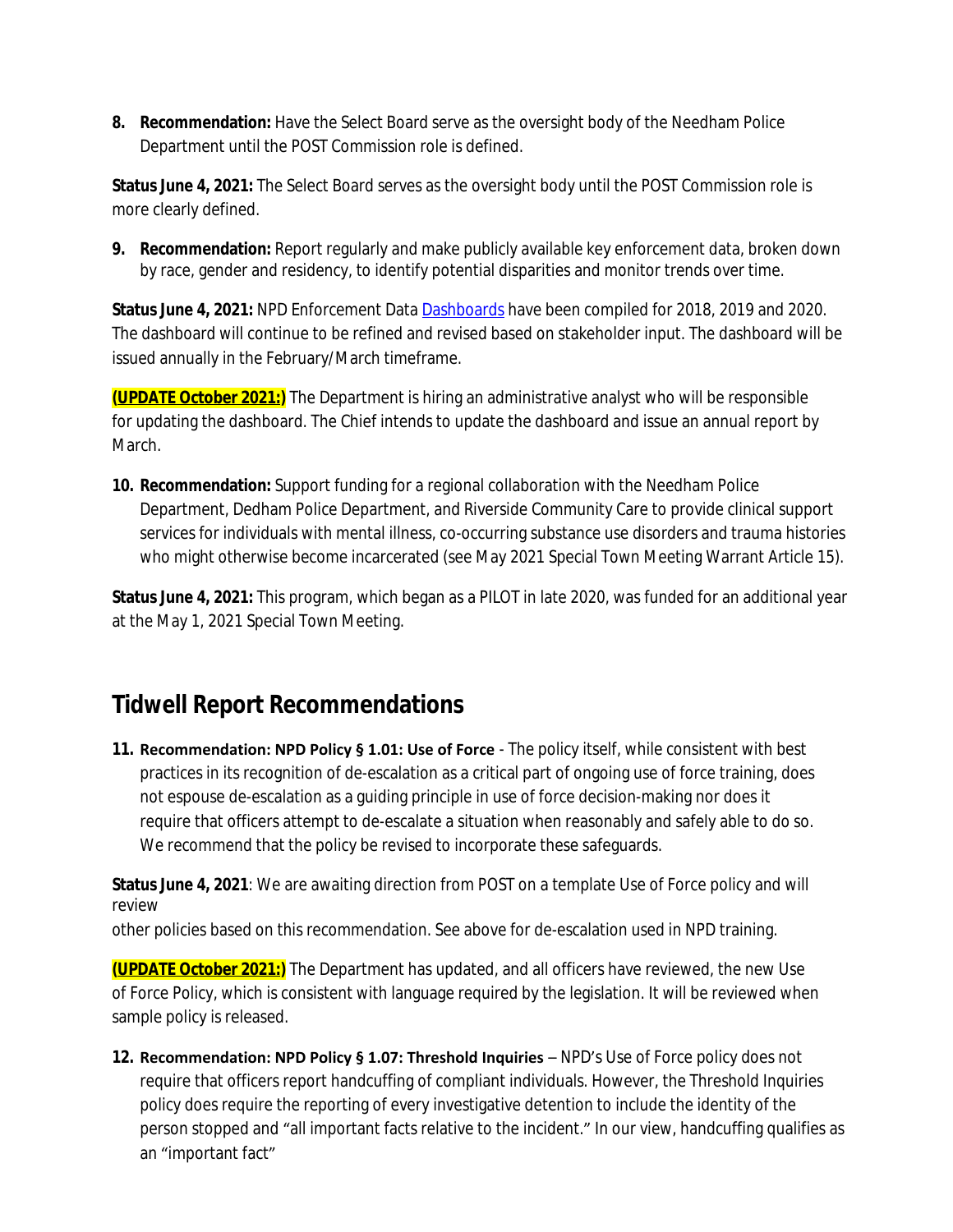and, as such, we recommend that the policy be revised to require officers to include handcuffing as part of any investigative detention report even where, like here, the handcuffing does not meet the requirements for reporting under the Use of Force policy.

**Status June 4, 2021**: The NPD added a handcuffing special reporting feature to all incident reports, which will allow for tracking of incidents that individuals were handcuffed. Information on the incidence of handcuffing will be included in the annual public safety report.

**(UPDATE October 2021:)** In addition to MPTC annual criminal law and criminal procedure updates and training, the topic of Threshold Inquiries was addressed in annual in-service training this spring. The Department will also address this in department training this fall/winter. De-escalation is in every use of force and scenario-based training. De-escalation is mandatory for all officers this year as part of the 2021-22 MPTC annual in-service training.

- **13. Recommendation: NPD policy 4.01, Internal Affairs This policy governs the conduct of the** department's internal investigations and notes that, "[T]o a large degree, the public image of this department is determined by how well it responds to allegations of misconduct against the department or its officers." The Tidwell report suggests the NPD review its IA practices with respect to Internal Affairs investigations in the following areas (See Status and Updates at 14-20 below).
- **14. Recommendation: NPD Policy § 1.12: Eyewitness Identifications This policy governs the conduct** of eyewitness identification procedures and cautions officers as to the unreliability of eyewitness identifications as well as the need to avoid circumstances that are unnecessarily suggestive of criminality. The policy also cautions against the use of RMV photos to identify suspects.

**Status June 4, 2021**: This policy is being reviewed and adjusted as needed. The Chief will report on the review of this policy in October 2021:. It must be understood that as a last resort, RMV photos may be the only photo available at the time of the investigation, and further investigative methods are needed to positively ID a suspect.

**15. Recommendation:** NPD Policy § 2.01: Follow-up Investigations – While the policy does permit patrol officers to conduct follow-up investigations, the manner in which such are conducted appear to warrant assessment as part of a thorough internal investigation.

**Status June 4, 2021**: The Chief will ensure that officers are training on appropriate investigative methods.

**(UPDATE October 2021:)** This policy has been updated and was issued in August.

**16. Recommendation:** NPD Rules & Regulations 7.3: Courtesy to the Public – Further review of actions that appear to be in violation of the policy's requirement that officers "answer questions from citizens in a courteous manner."

**Status June 4, 2021**: The Chief is committed to ensuring that officers are courteous and respectful.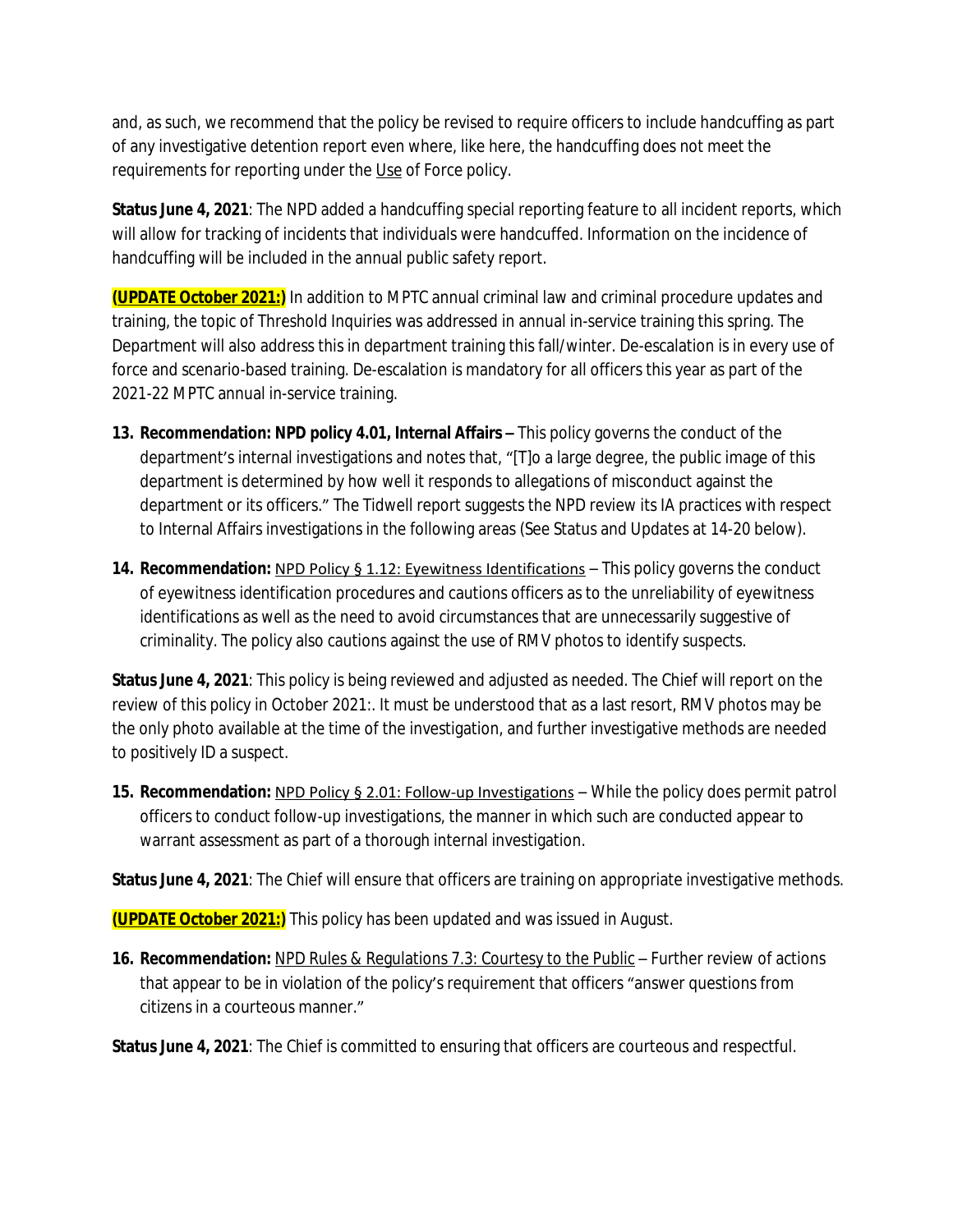**(UPDATE October 2021:)** The rules and regulations for this and requests for officer identification was issued and reviewed and acknowledged by officers in August.

**17. Recommendation:** NPD Rules & Regulations 7.4: Requests for Officer Identification (Name/Badge Number) – Further review of whether any officers walked away without providing said information which, if proven, would constitute a policy violation.

**Status June 4, 2021**: The Chief will ensure that officers are aware of and comply with the Officer Identification policy.

**(UPDATE October 2021:)** The rules and regulations for this and requests for officer identification was issued and reviewed and acknowledged by officers in August.

18. Recommendation: Articulation of Standard of Proof We recommend that the Internal Affairs policy be amended to include the standard of proof for sustaining a complaint. Notice of the evidentiary burden/standard of proof serves an important due process function for individual officers. It also offers the community some assurance that complaints are investigated fairly and uniformly. We believe that a preponderance of the evidence standard comports with best practices for conduct of police internal investigations and recommend that the department incorporate same here.

**Status June 4, 2021**: NPD will update the articulation of the standard of proof included in the Internal Affairs policy by September 1, 2021.

**(UPDATE October 2021:)** The Department is working on this as more study is needed.

**19. Recommendation: Review and Oversight of Internal Investigations**. In our view, implementation of a meaningful civilian oversight function to buttress the police department's internal investigations process would promote transparency while enhancing trust and community confidence in compliant investigations.

**Status June 4, 2021**: The review and oversight of internal investigations will be a function of the POST Commission as all complaints or IA investigations will have to be forwarded. The Select Board serves as the oversight body until the POST Commission role is more clearly defined.

**20. Recommendation:** The department should adopt a practice of recording IA interviews to protect the integrity of internal investigations in the event that a witness later recants his/her account or where allegations are raised that the investigation was somehow manipulated to achieve a desired outcome. Recording of interviews would also better enable outside reviewers, such as those in a civilian oversight role, to evaluate and assess the quality of completed investigations.

**Status June 4, 2021**: NPD typically does record IA interviews, but Covid-19 precautions and the inadequate interview room at the temporary station did not provide for appropriate social distancing. It should be noted that in some cases, officers have legal rights which allow them to not be recorded.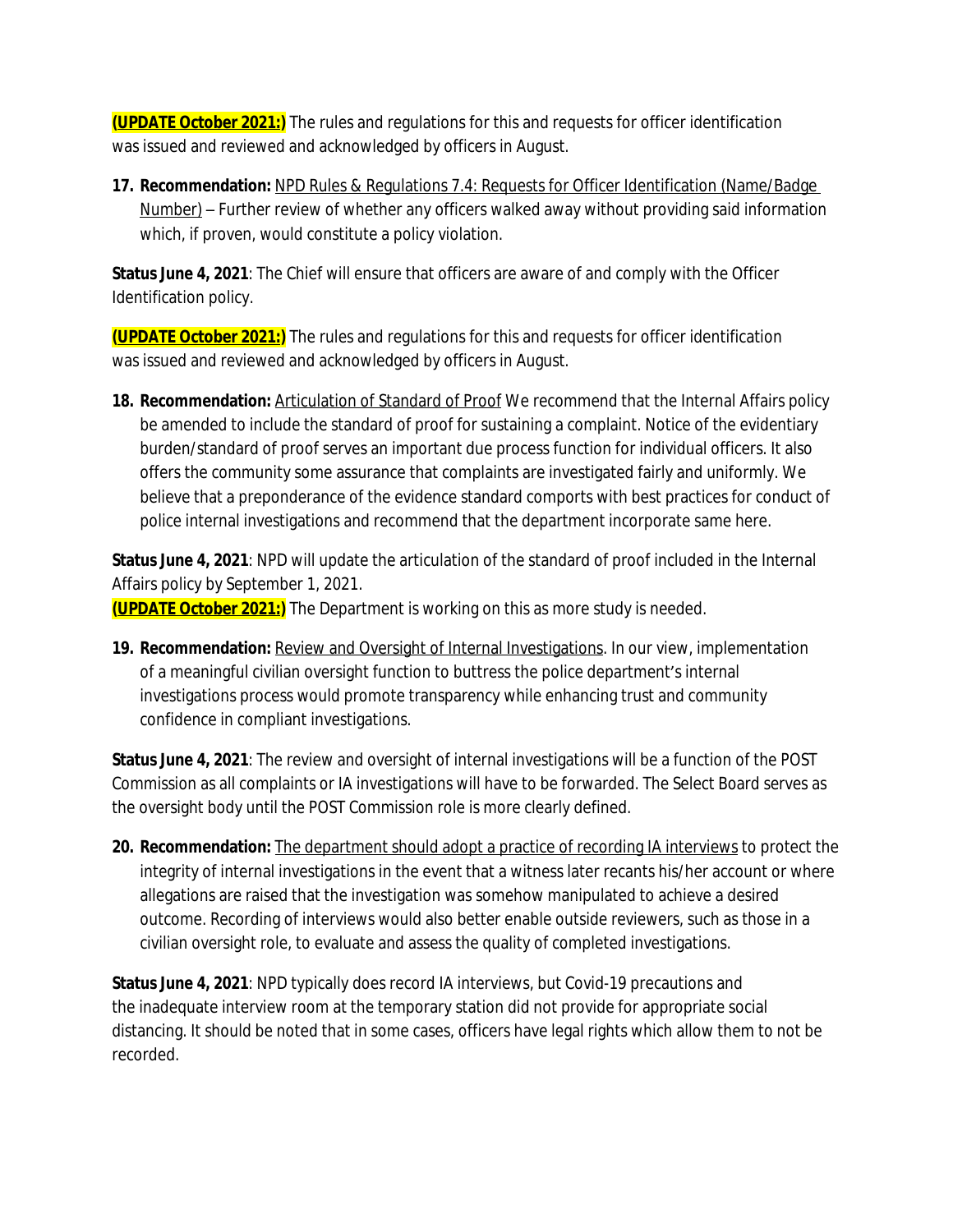# **Equal Justice in Needham Members Public Safety Report Recommendations**

**21. Recommendation:** Create a dashboard of relevant metrics, disaggregated by race, developed in partnership with the Community and based on academic research on important data to track.

**Status June 4, 2021:** Staff are reviewing the research of the [Police Foundation](https://www.policefoundation.org/) and feedback provided by Equal Justice in Needham members to evaluate best practices in data benchmarking. Other sources will also be identified and reviewed. The dashboard will be issued in the February/March timeline each year.

**22. Recommendation:** IT systems should be modified to capture relevant data fields and relieve the burden

on manual analysis.

**Status June 4, 2021:** NPD has added some reporting collection features. The Department is constrained by the limitations of the software.

**23. Recommendation:** Particular attention should be paid to measuring data on race.

**Status June 4, 2021:** NPD is working with the Town Manager and Select Board on refining the Enforcement

Data Dashboards and on planning for an Annual Public Safety Report.

**24. Recommendation:** An annual public safety report should provide a comparative perspective on public safety outcomes, disaggregated by race.

**Status June 4, 2021:** NPD will develop and issue an Annual Public Safety Report in the February/March timeframe. The Chief will report on the planning for the report in October 2021:. NPD Enforcement Data [Dashboards](http://needhamma.gov/4998/Annual-Data-Reports) have been compiled for 2018, 2019 and 2020. The dashboard will continue to be refined and revised based on stakeholder input.

25. Recommendation: Publish the names, rank/role and training of all NPD employees on the Police Department website

**Status June 4, 2021: (UPDATE October 2021:)** Rank and Division are listed on website and summary of training will be part of the annual report.

**26. Recommendation:** Ensure robust and regular oversight of metrics and identify and act upon areas needing improvement.

**Status June 4, 2021:** NPD leadership will continue to monitor metrics and act on areas needing improvement. The Chief will meet regularly with the Select Board to discuss metrics.

**27. Recommendation:** De-escalation should be the foundation of all interactions and policies of the Department.

**Status June 4, 2021:** De-escalation is emphasized in every use of force training scenario provided to employees. These de-escalation tactics include verbal communication, slowing down the pace of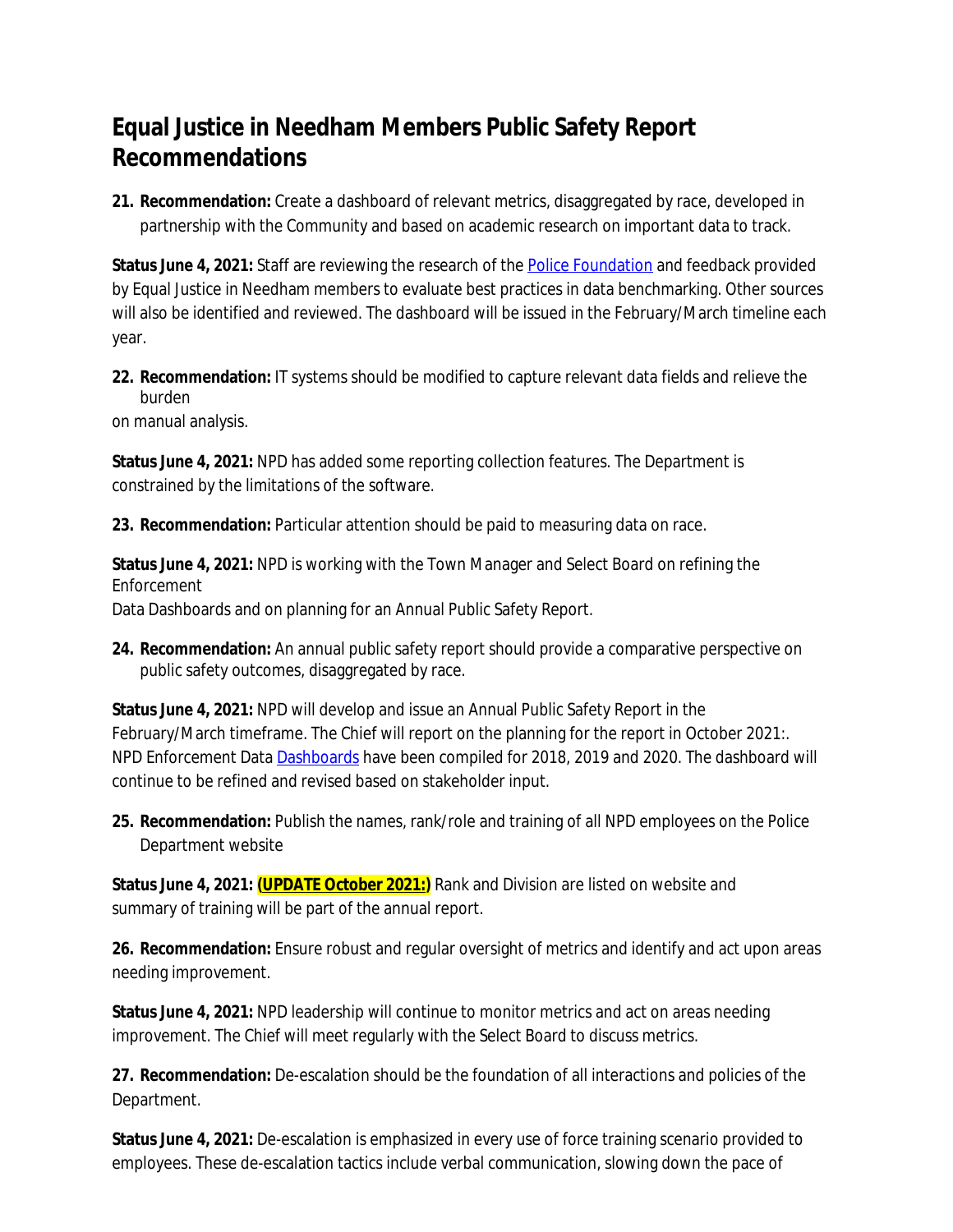incidents, warnings, waiting out a person, creating distance and cover, and calling in additional resources to assist. De-escalation is a core value of NPD leadership.

**28. Recommendation:** The Use of Force policy should be rewritten based on modern models.

**Status June 4, 2021:** NPD will review the Use of Force Policy after the Peace Officer Standards and Training (POST) Commission issues the model policy to determine whether NPD's policy should include a stronger focus on de-escalation.

**(UPDATE October 2021:)** The Department has updated, and all officers have reviewed, the new Use of Force Policy, which is consistent with language required by the legislation. It will be reviewed when sample policy is released.

**29. Recommendation:** Policies related to mental health, complaints and disciplinary procedures, bias and hiring should be audited and revised.

**Status June 4, 2021:** These policies will be reviewed after the model policies are issued by the POST Commission.

**30. Recommendation:** Modernize polices related to mental health and ensure that all officers receive crisis training.

**Status June 4, 2021:** NPD completed the [One Mind Pledge](https://www.theiacp.org/one-mind-pledge) [i](https://www.theiacp.org/one-mind-pledge)n February of 2019. Needham is one of roughly

50 towns or agencies that have completed the One Mind Pledge requirements. These practices include:

- Establishing a clearly defined and sustainable partnership with one or more community health organizations.
- Developing and implementing a model policy addressing law enforcement response to people in crisis and/or with mental health issues or disorders.
- Training and certifying 100 percent of sworn officers (and selected non-sworn staff, such as dispatchers) in mental health awareness courses by:
- o Providing Mental Health First Aid training (or equivalent) to 100% of officers (and selected nonsworn staff); and
- o 100% of officers have completed De-escalation mental health techniques for first respondersin 20/21
- o All officers are trained in Mental health First Aid.
- o Approximately over 50% all of officers are trained Crisis intervention. We plan on training department but currently only offered 2 seats to this training when available. Covid has delayed the availability of these classes but we will continue to train ourofficers.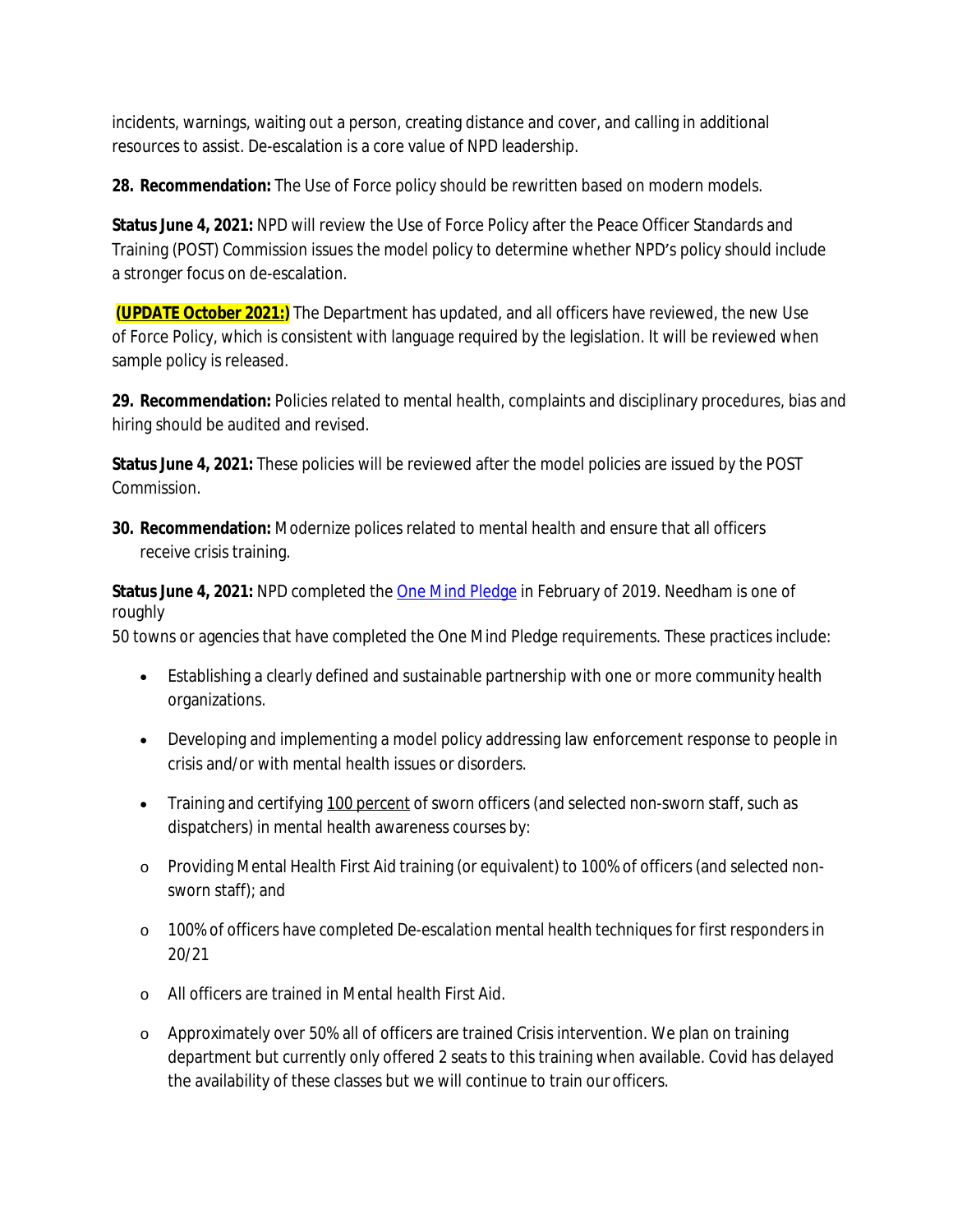- o We have 2 officers signed up for October and 2 for November. We will add officers when seats become available.
- **31. Recommendation:** Create an oversight body to monitor and be aware of NPD needs; the oversight body's reviews should be publicly available and published on the Town's website.

**Status June 4, 2021:** The Select Board serves as the oversight body to monitor NPD needs; the POST Commission will serve as an oversight body once it is in operation.

**32. Recommendation:** The Oversight Body should commission an audit of key NPD policies, training and staffing in order to better align them with Needham's values and better reflect 21<sup>st</sup> century knowledge about best practices in community policing.

**Status June 4, 2021:** The policy recommendations compiled in this document are the result of multiple analyses and discussions, from a variety of stakeholders, about best practices in community policing. They are being proposed to the Select Board as priority areas for NPD to focus on in the coming year. Updates on progress towards these recommendations will inform future actions.

**33. Recommendation:** There should be a Town-wide review of existing mental health resources with the goal of better servicing those with mental health needs.

**Status June 4, 2021:** An initial gap analysis is here.

**34. Recommendation:** The recent police reform bill allows school superintendents to opt out of the mandate that schools must have an SRO, and Needham should consider whether an armed police officer is best suited to carry out these duties within the school setting.

**Status June 4, 2021:** The Superintendent has provided the following response as to why the School Resource Officer Positions are crucial in the Needham Public Schools:

The role of the School Resource Officer (SRO) in the Needham Public Schools is critical to promoting the safety, security, and wellbeing of all students, staff, and visitors to our schools. The Needham community, through the leadership and support of Town Manager Kate Fitzpatrick and Police Chief John Schlittler, has prioritized this crucial position to ensure that the key principles articulated in the **Memorandum of Understanding** are implemented in a way that promotes the education and welfare of all students.

The SROs maintain a regular, steady, and positive presence in the school community by supporting students and staff through, for example, consultations, meeting with family members, teaching classes, and participating in school and learning activities. Their presence is welcomed, anticipated, and encouraged through daily and ongoing collaborative conversations with staff, students, and parents. The arrival of "Officer Rocket" with one of our SROs in a classroom is always an exciting and comforting experience for all students, regardless of age.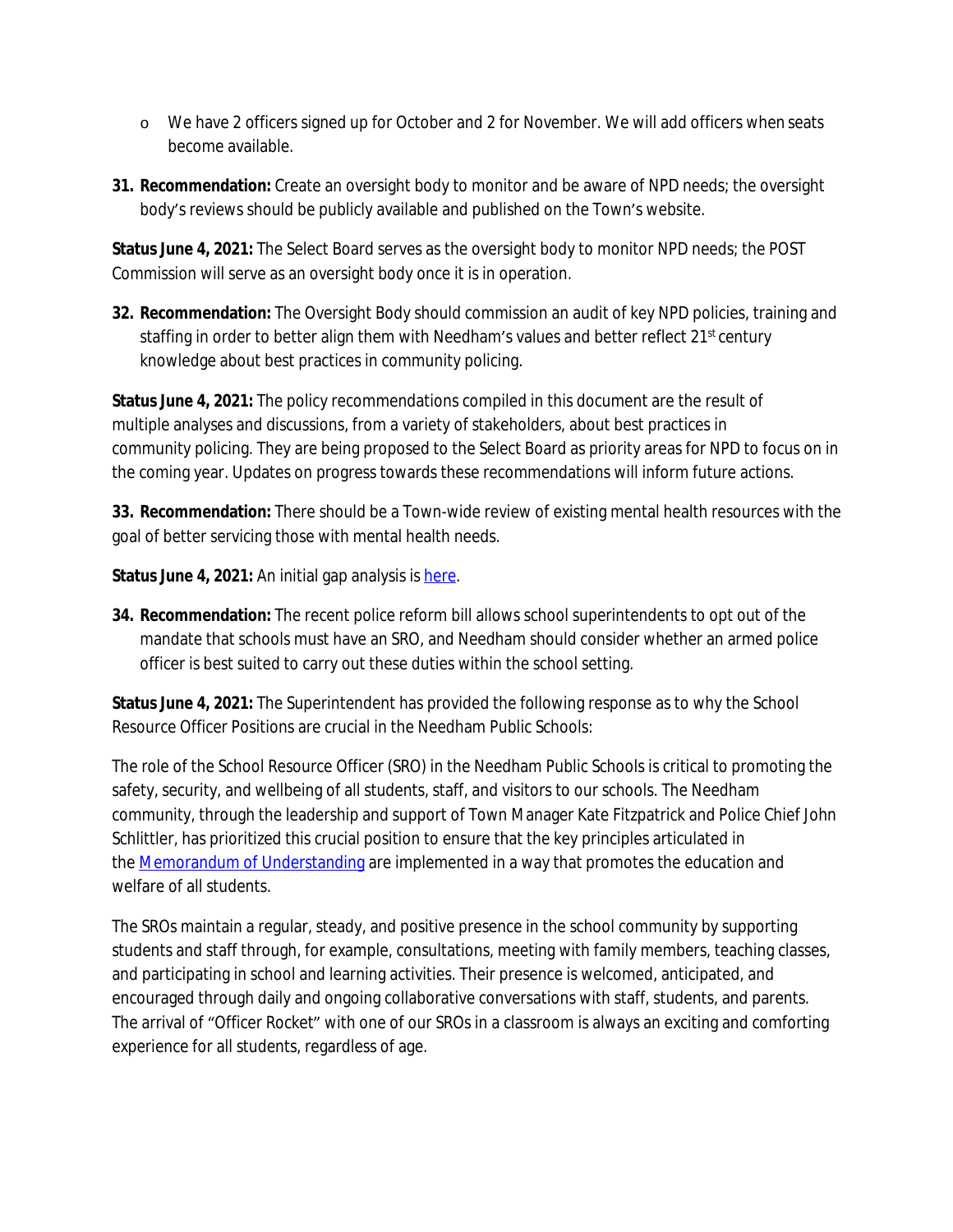Some of the key activities that highlight the responsibilities of the SRO in the NPS include:

- Advising and assisting the administration with issues of residency, truancy, or matters brought before the juvenile courts.
- Providing training and quidance on school safety, especially the implementation of active shooter drills and education around school security.
- Working and consulting with students, families, administrators, and counselors around issues of domestic violence, sexual assault, and cyber bullying.
- Coordinates services with the Boston Police Department to support Boston resident students and families.
- Advising school administration and staff about school security, safety and emergency management measures, protocols, and planning designed to protect students, staff, and property.
- Developing respectful and nurturing relationships with staff, families, and students to ensure a safe learning environment for all members of the school community.
- Advises the public and private school administrators and staff about issues of student safety and security;

In addition to the official responsibilities outlined in the MOU, the SRO provides significant and important service to students and staff in myriad ways as reported by building principals. Examples include:

- SRO delivered food to families in subsidized housing who did not have transportation
- The SRO has brought students to doctor's appointments provides resources to families in need
- The SRO is the conduit between the school and community; he/she has on many occasions brought much needed materials/ supplies to homes including wi-fi Hot Spots and even picking up children who missed their buses.
- The SRO is a presence as a support in our school community and demonstrates not to be afraid of police- the presence actually reduces stress and anxiety about police because the relationship is so positive.
- The SRO teaches multiple classes every year to students on particular topics involving police and the justice system. The SRO provides instruction and serves as a resource in Wellness classes, Science classes, and in our American Law classes, among many other situations.
- The SRO lives the vision of community policing and positive relationships.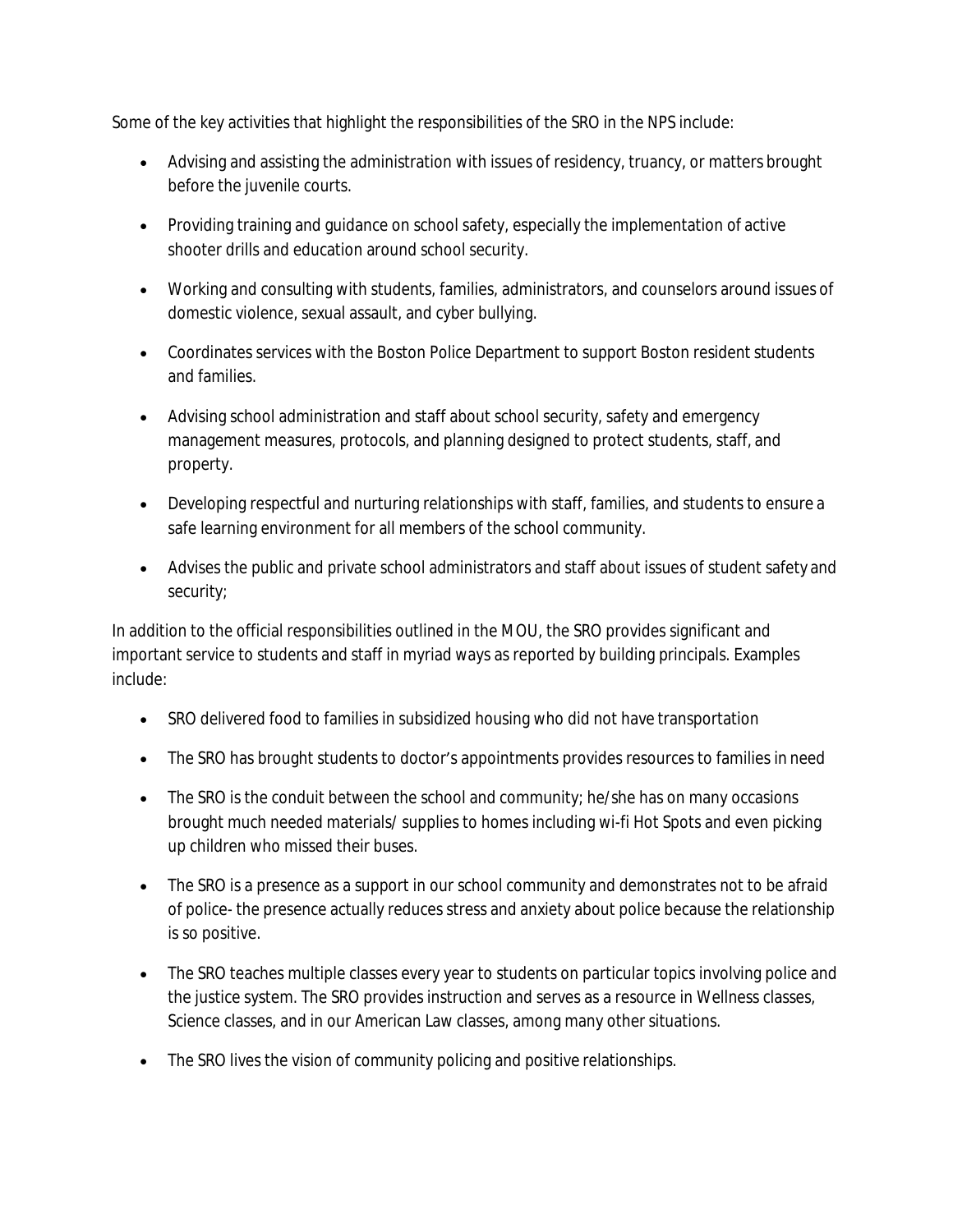- The SROs are prepared, trained and ready to de-escalate situations; SROs focus on education vs. punishment.
- The high school SRO has deep relationships of trust with some of our most disconnected and disenfranchised students. Many of these close relationships are with students of color, and he is among the important list of people they trust and seek out to talk, for advice, and to confide in.
- The SRO's reassuring presence and kind demeanor provide a strong model of compassion and support by a police officer. The SRO is at athletic events, in classrooms, and constantly available in the hallways, supporting and encouraging students in all environments.
- The presence of Rocket, the support dog, further softens the image and provides yet another connection between the students. As they walk the halls or drive through town, students and other community members flock to Rocket and shout to him in the car. Students often come seeking time with Rocket - and, in turn, the SRO - in the office setting throughout the day.

The presence of the School Resource Officer in the Needham Public Schools is essential to the overall programming in our community's schools. Without this position, and the ongoing and strong support of the entire Needham Police Department as well as the Needham Fire Department, our schools and students would be less safe, less secure, and their educational program and growth would be diminished.

Our schools are safer, our students are more secure with the ongoing collaboration and partnership we have established with the Needham Police Department.

**35. Recommendation:** The Department should consider becoming an accredited Department.

**Status June 4, 2021:** It has long been a goal of the Department to participate in the accreditation process through the Massachusetts Police Accreditation Commission. The Department has been constrained by staff resources and the inadequacies of the old police station, as many aspects of the accreditation review process include the physical characteristics of the station and the Town could not meet the standard. After the new station is complete, NPD will begin the certification process and will explore the accreditation process.